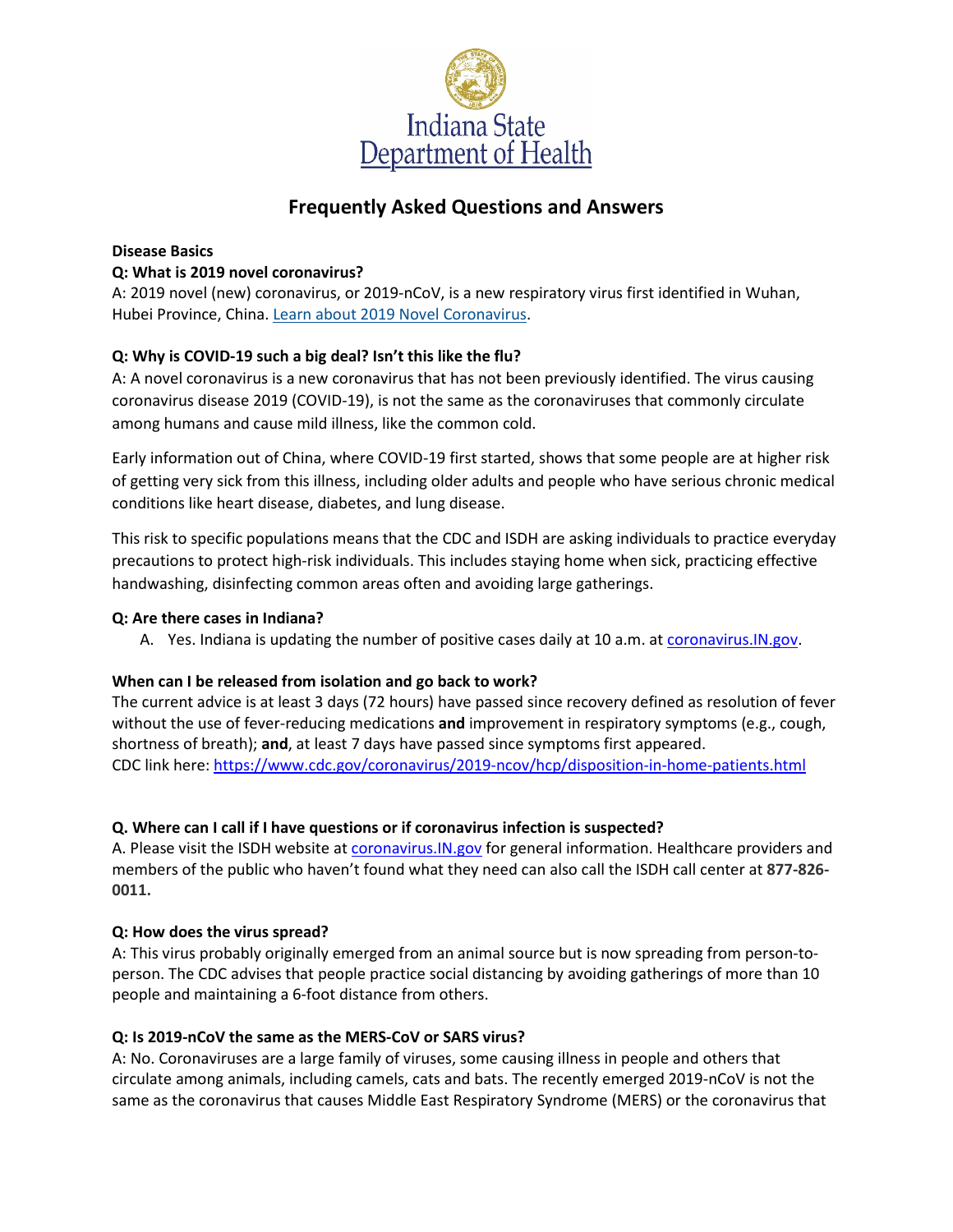causes Severe Acute Respiratory Syndrome (SARS). However, genetic analyses suggest this virus emerged from a virus related to SARS. There are ongoing investigations to learn more. This is a rapidly evolving situation and information will be updated as it becomes available.

### **Q: How long can the virus survive on surfaces?**

A: Current evidence suggests that novel coronavirus may remain viable for hours to days on surfaces made from a variety of materials. Cleaning of visibly dirty surfaces followed by disinfection is a best practice measure for prevention of COVID-19 and other viral respiratory illnesses in households and community settings." Here's a good link for more information on home disinfecting: [https://www.cdc.gov/coronavirus/2019-ncov/community/home/cleaning-disinfection.html.](https://www.cdc.gov/coronavirus/2019-ncov/community/home/cleaning-disinfection.html)

### **Q: What is the normal course of the illness?**

A: The infection is different for everyone, ranging from mild illness to severe respiratory illness. A majority of individuals with COVID-19 have mild symptoms and should monitor them and contact their healthcare provider if symptoms worsen, especially wheezing or shortness of breath. Individuals who do not need to be hospitalized can self-isolate at home. Those who need medical care should call ahead to alert their healthcare provider so that proper infection control measures can be taken.

### **Prevention**

### **Q: How can I help protect myself?**

A: The best way to protect yourself is to heed the current guidance about social distancing and take the same steps used to prevent other respiratory infections, including the flu:

# A: The best way to protect yourself includes:

*Cleaning your hands often*

- Wash your hands often with soap and water for at least 20 seconds especially after you have been in a public place, or after blowing your nose, coughing, or sneezing.
- If soap and water are not readily available, use a hand sanitizer that contains at least 60% alcohol. Cover all surfaces of your hands and rub them together until they feel dry.
- Avoid touching your eyes, nose, and mouth with unwashed hands.

# *Avoiding close contact*

- Avoid close contact with people who are sick
- Put distance between yourself and other people if COVID-19 is spreading in your community. This is especially important for people who are at higher risk of getting very sick.

# *Cleaning and disinfecting*

- Clean AND disinfect frequently touched surfaces daily. This includes tables, doorknobs, light switches, countertops, handles, desks, phones, keyboards, toilets, faucets, and sinks.
- If surfaces are dirty, clean them: Use detergent or soap and water prior to disinfection.
- Products with [EPA-approved emerging viral pathogens](https://www.epa.gov/sites/production/files/2020-03/documents/sars-cov-2-list_03-03-2020.pdf) claims are expected to be effective against COVID-19 based on data for harder to kill viruses. Follow the manufacturer's instructions for all cleaning and disinfection products (e.g., concentration, application method and contact time, etc.).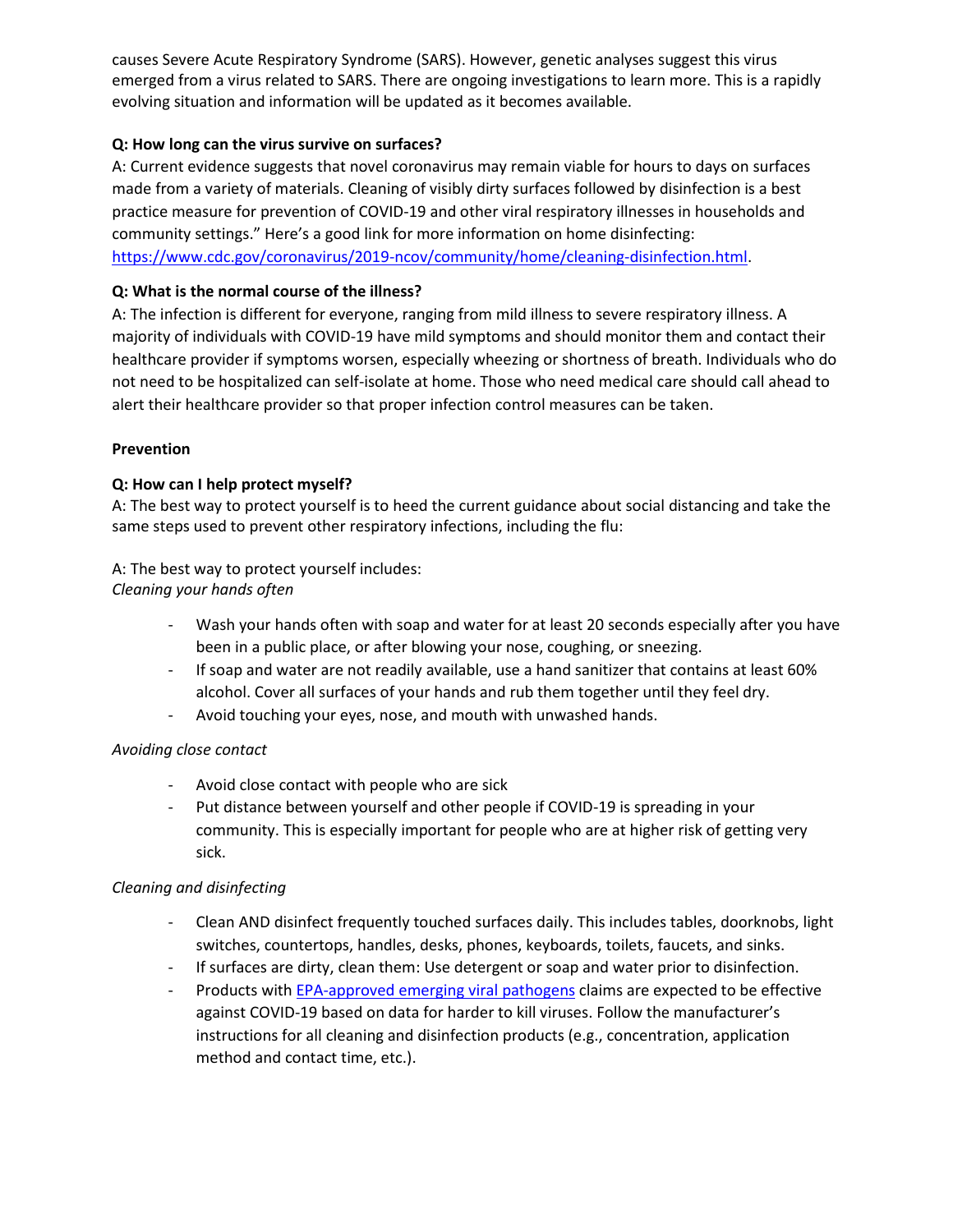### **Q: I want to know who is currently sick with COVID-19, and where these individuals are located, so that I can protect myself and my loved ones.**

A: The ISDH provides a map that shows counties with positive cases of COVID-19. This map is updated daily at 10 a.m. and can be found at [coronavirus.](https://coronavirus.in.gov/)IN.gov. ISDH cannot release information about specific patients due to privacy laws.

# **Q: What is the best way to decontaminate an area that has been exposed to COVID-19? What cleaning agents should be used?**

A: Products with [EPA-approved emerging viral pathogens](https://www.epa.gov/sites/production/files/2020-03/documents/sars-cov-2-list_03-03-2020.pdf) claims are expected to be effective against COVID-19 based on data for harder to kill viruses. Follow the manufacturer's instructions for all cleaning and disinfection products (e.g., concentration, application method and contact time, etc.).

# **Q: I believe that my food been exposed to COVID-19. Does it need to be thrown out?**

A: Coronaviruses are generally thought to be spread from person-to-person through respiratory droplets. Currently there is no evidence to support transmission of COVID-19 associated with food. Before preparing or eating food, it is important to always wash your hands with soap and water for 20 seconds for general food safety. Throughout the day wash your hands after blowing your nose, coughing or sneezing, or going to the bathroom.

It may be possible that a person can get COVID-19 by touching a surface or object that has the virus on it and then touching their own mouth, nose, or possibly their eyes, but this is not thought to be the main way the virus spreads.

In general, because of poor survivability of these coronaviruses on surfaces, there is likely very low risk of spread from food products or packaging that are shipped over a period of days or weeks at ambient, refrigerated, or frozen temperatures.

Learn what is known about the [spread of COVID-19.](https://www.cdc.gov/coronavirus/2019-ncov/about/transmission.html)

# **Q: My job includes traveling to individual homes. Should I continue working?**

A: Employees who are concerned about their health or the health of their clients should discuss these concerns with their employer. More [guidance for business and employers](https://www.cdc.gov/coronavirus/2019-ncov/community/guidance-business-response.html?CDC_AA_refVal=https%3A%2F%2Fwww.cdc.gov%2Fcoronavirus%2F2019-ncov%2Fspecific-groups%2Fguidance-business-response.html) is available on the CDC website.

# **Q: I'm an employer. I'm concerned that one of my employees may have COVID-19. What should I do?**

A: If an employer believes that one of their employees are ill, the employer should recommend that the employee reach out to their primary care physician. If possible, businesses should work with employees who are ill or have had contact with COVID-19 to allow them to work from home.

If an employee is diagnosed with COVID-19, an ISDH team or local health department will work with the employer to determine next steps, which can include quarantine for exposed individuals.

More [guidance for business and employers](https://www.cdc.gov/coronavirus/2019-ncov/community/guidance-business-response.html?CDC_AA_refVal=https%3A%2F%2Fwww.cdc.gov%2Fcoronavirus%2F2019-ncov%2Fspecific-groups%2Fguidance-business-response.html) is available on the CDC website.

# **Q: What should I do if I had close contact with someone who has 2019-nCoV?**

A: There is information for [people who have had close contact](https://www.cdc.gov/coronavirus/2019-ncov/guidance-prevent-spread.html#steps-for-close-contacts) with a person confirmed to have, or being evaluated for, 2019-nCoV infection available online.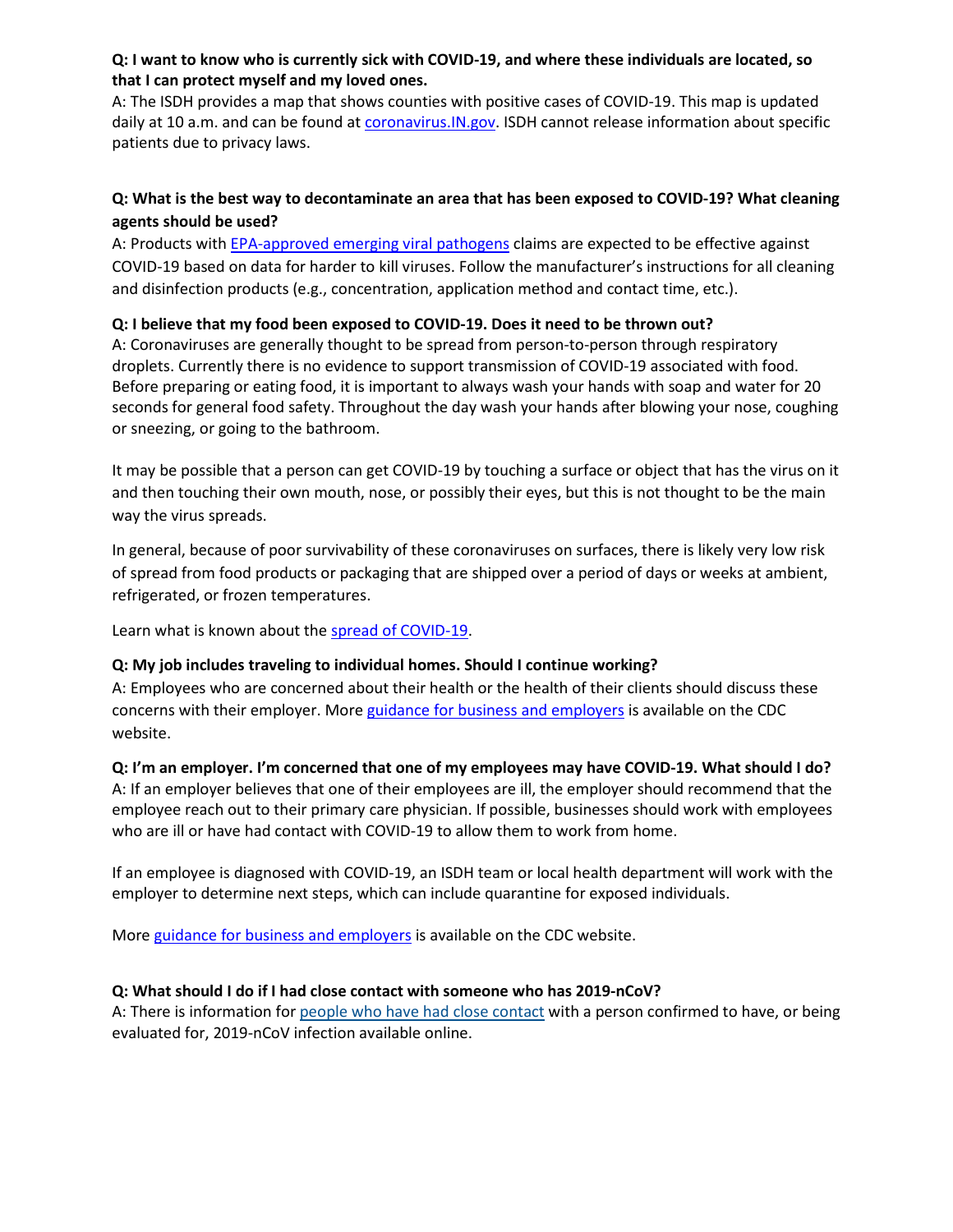# **Q: Why are schools closing?**

A: The CDC has published [interim guidance](https://www.cdc.gov/coronavirus/2019-ncov/community/schools-childcare/guidance-for-schools.html?CDC_AA_refVal=https%3A%2F%2Fwww.cdc.gov%2Fcoronavirus%2F2019-ncov%2Fspecific-groups%2Fguidance-for-schools.html) to help administrators of public and private childcare programs and K-12 schools prevent the spread of COVID-19 among students and staff.

Administrators are individuals who oversee the daily operations of childcare programs and K-12 schools, and may include positions like childcare program directors, school district superintendents, principals, and assistant principals.

*(Schools that DO NOT have COVID-19 identified in the community)* To prepare for possible community transmission of COVID-19, the most important thing for schools to do now is plan and prepare. Actions could include:

- Review, update and implement emergency operation plans.
- Develop information-sharing systems with partners.
- Monitor and plan for absenteeism among both students and staff.
- Establish procedures for students and staff who are sick at school.
- Perform routine environmental cleaning.
- Create communications plans for use with the school community
- Review [CDC's guidance](https://www.cdc.gov/coronavirus/2019-ncov/specific-groups/guidance-business-response.html) for businesses and employers.

*(Schools WITH COVID-19 identified in the community)* If local health officials report that there are cases of COVID-19 in the community, schools may need to take additional steps in response to prevent spread in the school. The first step for schools in this situation is to talk with local health officials.

Temporarily dismissing childcare programs and K-12 schools is a strategy to stop or slow the further spread of COVID-19 in communities. Childcare and school administrators should work in close collaboration and coordination with local health officials to make dismissal and large event cancellation decisions. Schools are not expected to make decisions about dismissal or canceling events on their own.

More information for schools and childcare programs is availabl[e on the CDC website.](https://www.cdc.gov/coronavirus/2019-ncov/community/schools-childcare/guidance-for-schools.html?CDC_AA_refVal=https%3A%2F%2Fwww.cdc.gov%2Fcoronavirus%2F2019-ncov%2Fspecific-groups%2Fguidance-for-schools.html)

# **Q: What should I do if I believe my child has been exposed to COVID-19?**

A: Most children experience mild symptoms from COVID-19. Symptoms tend to appear 2-14 days after exposure. If you believe your child may have been exposed, monitor for symptoms and follow the CDC's latest guidance for staying home. Contact a healthcare provider if symptoms such as shortness of breath, fever and cough worsen.

# **Q: I have a doctor/dentist appointment. Is it safe to keep that appointment?**

A: The American Dental Association has [recommended](https://www.ada.org/en/member-center/coronavirus-resource-toolkit-for-ada-members) that dentists cancel elective procedures and has issued guidance for dentists and patients. Individuals who are concerned about visiting their doctor or dentist, or who are exhibiting symptoms of illness, should call ahead and discuss their concerns with the office. Individuals who believe they have symptoms of COVID-19 should call their healthcare provider first to get instructions so that appropriate infection-control measures can be implemented.

# **Q: I'm going on vacation to an area with COVID-19 cases. What do I need to do when I get back?**

A: Travel guidance changes frequently as the outbreak expands, and individuals who travel should be prepared to be quarantined at home for 14 days upon their return or for their trips to be disrupted, extending their time away from home.

If you left an area with widespread, ongoing community spread (Level 3 Travel Health Notice countries), stay home for 14 days and practice social distancing. CDC does not generally issue advisories or restrictions for travel within the United States.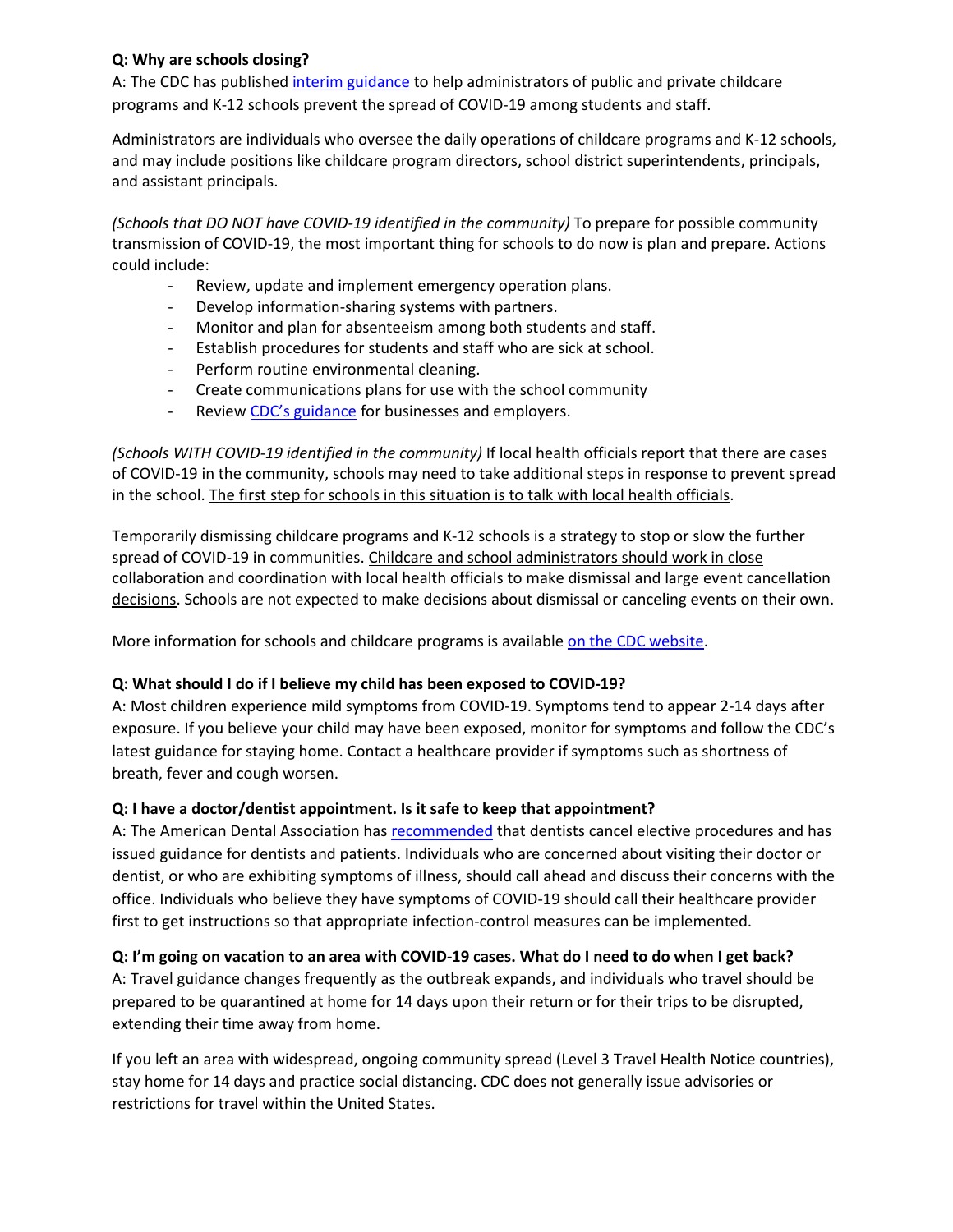Take these steps to monitor:

- Take your temperature with a thermometer two times a day and monitor for fever. Also watch for cough or trouble breathing.
- Stay home and avoid contact with others. Do not go to work or school our out in public for this 14-day period. Discuss your work situation with your employer before returning to work.
- Do not take public transportation, taxis, or ride-shares during the time you are practicing social distancing.
- Keep your distance from others (about 6 feet or 2 meters).

More information for travelers is available [on the CDC website.](https://www.cdc.gov/coronavirus/2019-ncov/travelers/index.html)

### **Q: I've been told to self-isolate. What does that mean?**

A: (*Individuals who are not showing symptoms)* Household members, intimate partners, and caregivers in a nonhealthcare setting may have close contact with a person with symptomatic, laboratoryconfirmed COVID-19 or a person under investigation. Close contacts should monitor their health; they should call their healthcare provider right away if they develop symptoms suggestive of COVID-19 (e.g., fever, cough, shortness of breath).

Perform hand hygiene frequently. Wash your hands often with soap and water for at least 20 seconds or use an alcohol-based hand sanitizer that contains 60% alcohol, covering all surfaces of your hands and rubbing them together until they feel dry. Soap and water should be used preferentially if hands are visibly dirty.

Surfaces that are touched often should be cleaned daily, and laundry should be washed thoroughly.

If there is a patient in the home, remain separated as much as possible. Other household members should care for any children or pets in the home. See Preventing the Spread for more information.

*(Individuals who are mildly ill)* People who are mildly ill with COVID-19 can isolate at home during their illness. You should restrict activities outside your home, except for getting medical care. Do not go to work, school, or public areas. Avoid using public transportation, ridesharing, or taxis.

As much as possible, you should stay in a specific room and away from other people in your home. Also, you should use a separate bathroom, if available. You should not share dishes, drinking glasses, cups, eating utensils, towels, or bedding with other people or pets in your home. After using these items, they should be washed thoroughly with soap and water. Surfaces that are touched often should be cleaned daily.

You should restrict contact with pets and other animals while you are sick with COVID-19, just like you would around other people. Although there have not been reports of pets or other animals becoming sick with COVID-19, it is still recommended that people sick with COVID-19 limit contact with animals until more information is known about the virus. When possible, have another member of your household care for your animals while you are sick. Se[e COVID-19 and Animals](https://www.cdc.gov/coronavirus/2019-ncov/faq.html#2019-nCoV-and-animals) for more information.

Seek prompt medical attention if your illness is worsening (e.g., difficulty breathing). Before seeking care, call your healthcare provider and tell them that you have, or are being evaluated for, COVID-19. Put on a facemask before you enter the facility. These steps will help the healthcare provider's office to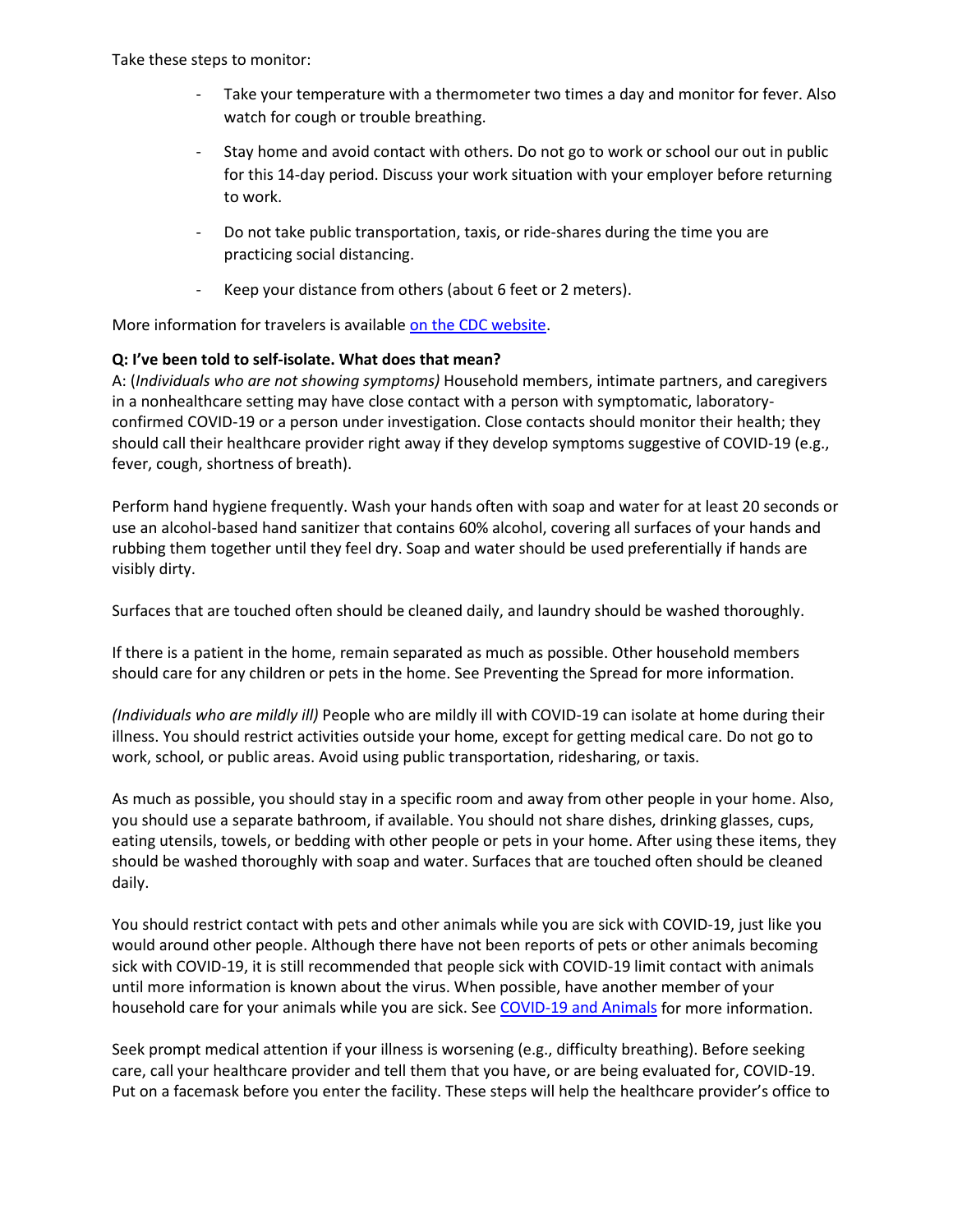keep other people in the office or waiting room from getting infected or exposed. Ask your healthcare provider to call the local or state health department.

If you have a medical emergency and need to call 911, notify the dispatch personnel that you have, or are being evaluated for COVID-19. If possible, put on a facemask before emergency medical services arrive. Se[e Preventing the Spread](https://www.cdc.gov/coronavirus/2019-ncov/hcp/guidance-prevent-spread.html?CDC_AA_refVal=https%3A%2F%2Fwww.cdc.gov%2Fcoronavirus%2F2019-ncov%2Fguidance-prevent-spread.html) for more information. Se[e when it's OK to interact with other people](https://www.cdc.gov/coronavirus/2019-ncov/hcp/disposition-in-home-patients.html)  [again.](https://www.cdc.gov/coronavirus/2019-ncov/hcp/disposition-in-home-patients.html)

### **Medical Information**

### **Q: What are the symptoms and complications that 2019-nCoV can cause?**

A: Current symptoms reported for patients with 2019-nCoV have included mild to severe respiratory illness with fever<sup>1</sup>, cough, and difficulty breathing. Read about [2019-nCoV Symptoms.](https://www.cdc.gov/coronavirus/2019-ncov/about/symptoms.html)

### **Q: Should I be tested for 2019-nCoV?**

A: If you develop a fever<sup>1</sup> and symptoms of respiratory illness, such as cough or shortness of breath, within 14 days after travel from a country under a Level 3 travel advisory or an area with community spread of COVID-19, you should call ahead to a healthcare professional and mention your recent travel or close contact. If you have had close contact<sup>2</sup> with someone showing these symptoms who has recently traveled from this area, you should call ahead to a healthcare professional and mention your close contact and their recent travel. Your healthcare professional will determine if you need to be tested for 2019-nCoV.

### **Q: How do you test a person for 2019-nCoV?**

A: The ISDH laboratory is testing high-risk individuals for COVID-19. These include people who have severe respiratory illness and healthcare workers. Private laboratories such as LabCorp also are providing testing, and new testing options continue to become available. All tests done through the ISDH laboratory must be authorized by ISDH prior to submission. Healthcare providers are urged to use their best clinical judgment in determining who requires testing.

For more information on specimen collection see [CDC Information for Laboratories.](https://www.cdc.gov/coronavirus/2019-nCoV/lab/index.html)

# **Q: I want to be tested for COVID-19. How do I get a test completed?**

A: The ISDH laboratory is testing high-risk individuals for COVID-19. These include people who have severe respiratory illness and healthcare workers. Private laboratories such as LabCorp also are providing testing, and new testing options continue to become available. Healthcare providers are urged to use their best clinical judgment in determining who requires testing and to consider using commercial labs for individuals who do not meet the high-risk criteria for testing at the ISDH lab.

# **Q: I've been told that I'm not allowed to enter a specific area without a negative test. How do I get a test completed?**

A: There have been reports through the call center that some restrictions are being imposed on individuals unless a negative test report can be presented. Due to limited resources, the state is reserving the testing supply for individuals with severe symptoms, underlying medical conditions and high-risk individuals, among other criteria. Individuals can speak with their primary care physician regarding a commercially available test.

# **Q: How long does it take to get results from a COVID-19 test?**

A: ISDH typically has results within 24 hours after a specimen is received. Commercial labs may take longer to produce results.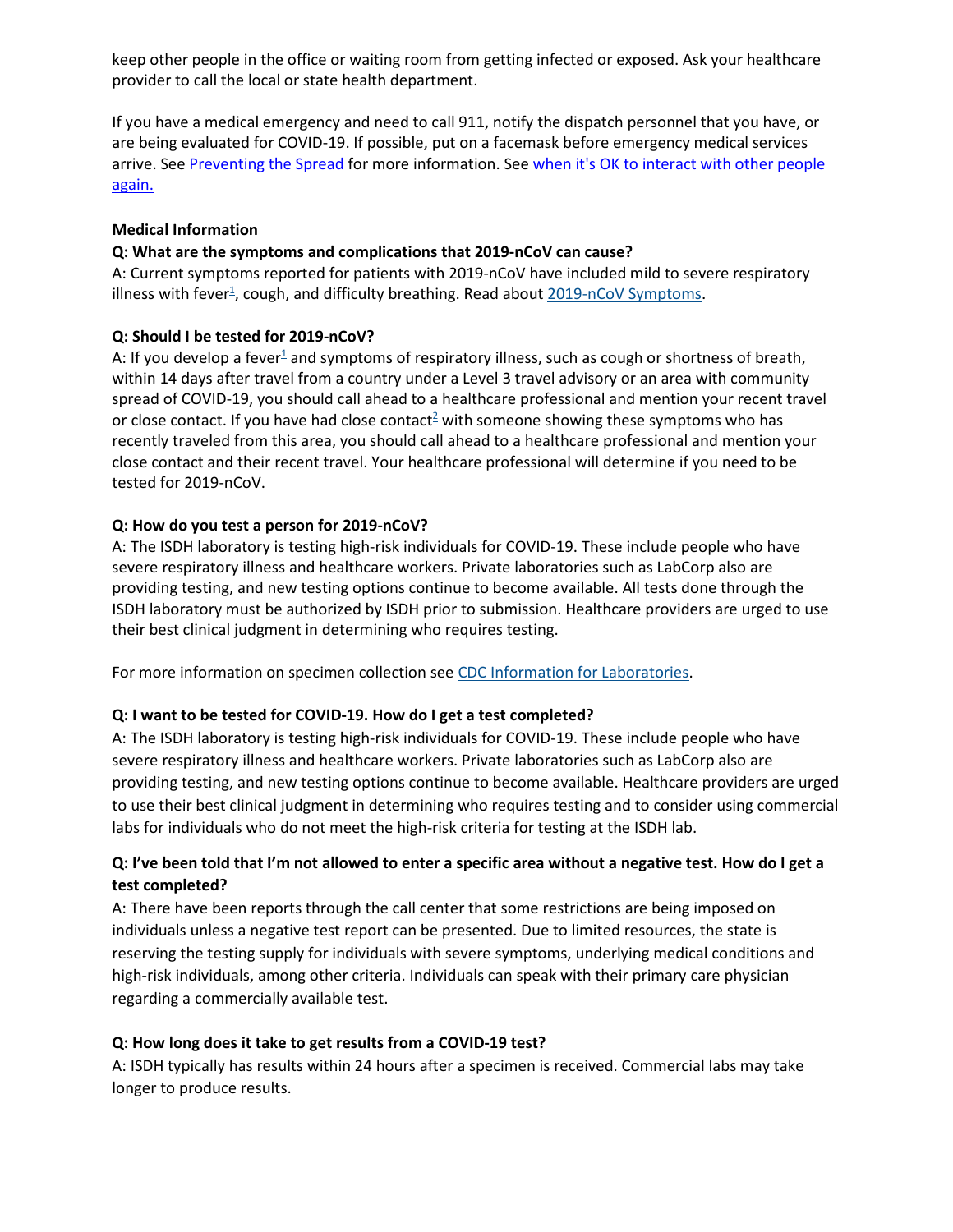# **Q: What should healthcare professionals and health departments do?**

A: For recommendations and guidance on patients under investigation; infection control, including personal protective equipment guidance; home care and isolation; and case investigation, see [Information for Healthcare Professionals.](https://www.cdc.gov/coronavirus/2019-nCoV/hcp/clinical-criteria.html) For information on specimen collection and shipment, see [Information for Laboratories.](https://www.cdc.gov/coronavirus/2019-nCoV/lab/index.html)

#### **Q: I'm sick and think I might have COVID-19. Where do I go to be seen?**

A: If you develop symptoms such as fever, cough and/or difficulty breathing, and have been in close contact with a person known to have COVID-19 or have recently traveled from an area with ongoing spread of COVID-19, stay home and call your healthcare provider.

If you suspected you have COVID-19, please call the healthcare provider in advance so that proper precautions can be taken to limit further transmission. Older patients and individuals who have severe underlying medical conditions or are immunocompromised should contact their healthcare provider early, even if their illness is mild.

If you have severe symptoms, such as persistent pain or pressure in the chest, new confusion or inability to arouse, or bluish lips of face, contact your healthcare provider or emergency room and seek care immediately, but please call in advance if possible.

Your doctor will determine if you have signs and symptoms of COVID-19 and whether you should be tested.

#### **Q: My provider is refusing to see me. What do I do now?**

A: If your healthcare provider is unavailable, please call the ISDH Call Center at 877-826-0011.

### **Public Health Response and Current Situation**

#### **Q: What is CDC doing about 2019-nCoV?**

A: This is an emerging, rapidly evolving situation and CDC is updating information regularly. Visit the CDC's website at [https://www.cdc.gov/coronavirus/2019-ncov/index.html/.](https://www.cdc.gov/coronavirus/2019-ncov/index.html/) ISDH also has created a dedicated website with resources at [coronavirus.IN.gov.](https://coronavirus.in.gov/)

#### **Q: Am I at risk for 2019-nCoV infection in the United States?**

A: There is no vaccine for COVID-19 and no one is immune, so everyone is encouraged to follow the guidelines for social distancing to slow the spread of illness.

#### **Q: How many people in the United States gotten infected?**

A: The first infection with 2019-nCoV in the United States was reported on January 21, 2020. See the [current U.S. case count of infection with 2019-nCoV.](https://www.cdc.gov/coronavirus/2019-ncov/cases-in-us.html)

#### **Q: How is the state ensuring that COVID-19 individuals are observing the quarantine?**

A: Individuals who have tested positive for COVID-19 or have been exposed are asked to quarantine for 14 days. Local health departments will work with patients to monitor symptoms. Guidance about quarantine, including legal authority to order quarantine, can be found [here](https://www.in.gov/isdh/files/Dr__Adams_-_Implementing_Isolation_and_Quarantine_October_30_2014.pdf) under IC 16-41-9-1.5.

#### **Q: Am I at risk for novel coronavirus from a package or products shipping from China?**

A: While much is still being learned about the virus that causes COVID-19, it is believed to live on surfaces for just hours to days. Because of poor survivability of these coronaviruses on surfaces, there is likely very low risk of spread from products or packaging that are shipped over a period of days or weeks at ambient temperatures.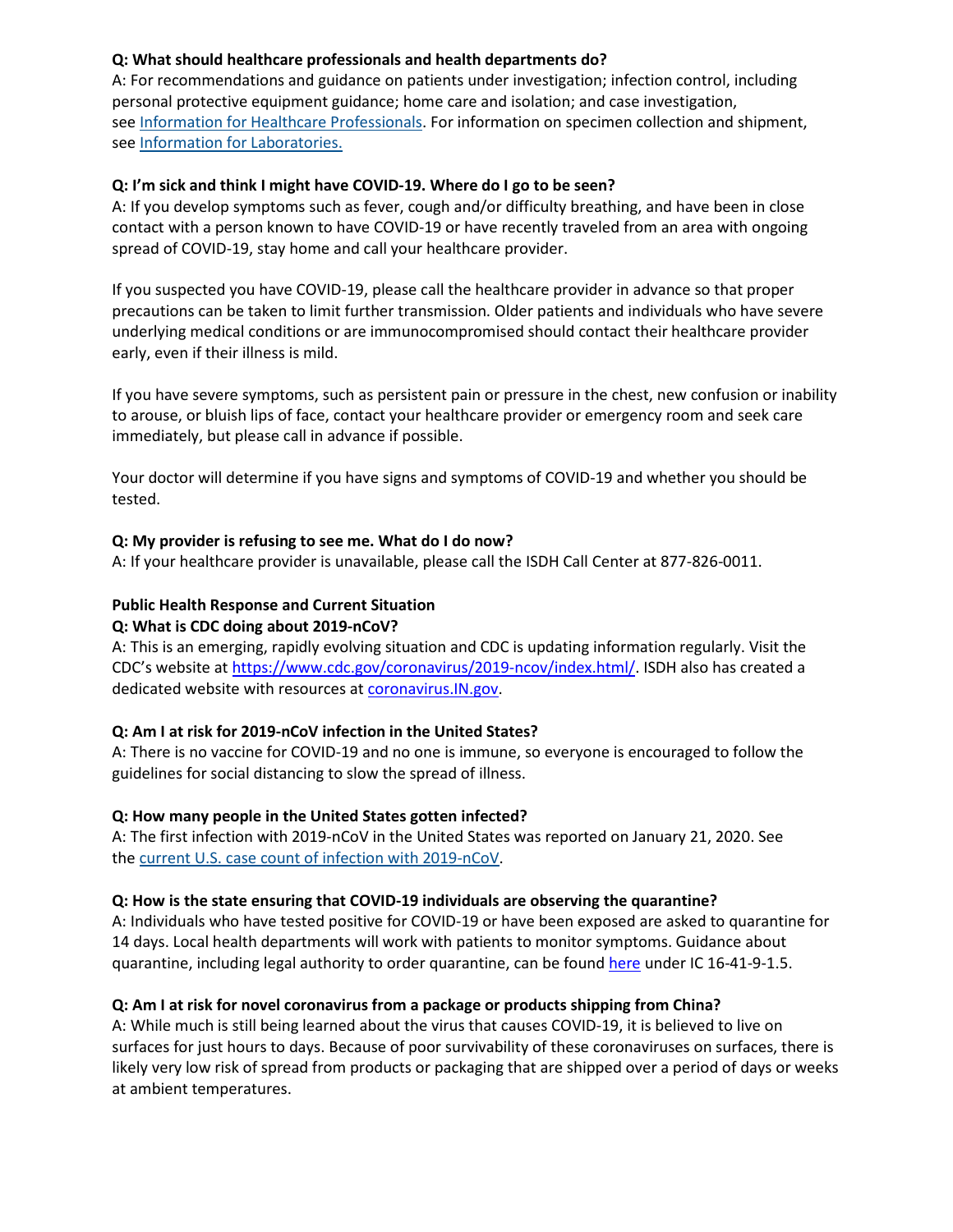# **Q: What is the state telling hospitals and care facilities regarding visitors?**

A: *(Hospitals)* Hospitals are encouraged to provide updates about changes to policies regarding appointments, providing non-urgent patient care by telephone, and visitors. Consider using your facility's website or social media pages to share updates.

Health care providers are also encouraged to screen patients and visitors for symptoms of acute respiratory illness (e.g., fever, cough, difficulty breathing) before entering the facility. Facilities can keep up to date on the recommendations for preventing spread of COVID-19 o[n CDC's website.](https://www.cdc.gov/coronavirus/2019-ncov/hcp/caring-for-patients.html)

*(Care facilities)* Given their congregate nature and residents served (e.g., older adults often with underlying chronic medical conditions), nursing home populations are at the highest risk of being affected by COVID-19. Because of the ease of spread in a long-term care setting and the severity of illness that occurs in residents with COVID-19, the CDC recommends that facilities should discourage visitation and begin screening visitors even before COVID-19 is identified in their community.

# **Q: Will my insurance pay for a COVID-19 test? If it won't, or I don't have insurance, will the state pay for it?**

A: Individuals should reach out to their insurance provider regarding coverage questions. Due to limited resources, the ISDH lab is prioritizing its testing for high-risk individuals, such as those with severe symptoms, those over 60 years old or people with underlying medical conditions and healthcare workers. Private laboratories also are offering testing.

# **Travel**

# **Q: Is it safe to travel to a country where 2019-nCoV cases have occurred?**

A: The situation is evolving. Stay up to date with the CDC's latest [travel](https://www.cdc.gov/coronavirus/2019-ncov/travelers/index.html) guidance.

### **Q: What if I recently traveled to an area experiencing transmission of COVID-19 and got sick?**

A: If you traveled to an area impacted by COVID-19 and feel sick with fever, cough, or difficulty breathing within 14 days after you left, you should:

- Contact a healthcare provider and inform the provider of your recent travel to an area impacted by COVID-19.
- If your symptoms worsen, call ahead before going to a doctor's office or emergency room and tell them about your symptoms and recent travel.
- Avoid contact with others.
- Avoid traveling while sick.
- Cover your mouth and nose with a tissue or your sleeve (not your hands) when coughing or sneezing.
- Wash hands often with soap and water for at least 20 seconds to avoid spreading the virus to others. Use an alcohol-based hand sanitizer that contains at least 60% alcohol, if soap and water are not available.

# **2019-nCoV and Animals**

# **Q: Should I be concerned about pets or other animals and 2019-nCoV?**

A: While this virus seems to have emerged from an animal source, it is now spreading from person-toperson. There is no reason to think that any animals or pets in the United States might be a source of infection with this new coronavirus, but individuals who are symptomatic or who have tested positive for COVID-19 are urged to avoid contact with pets.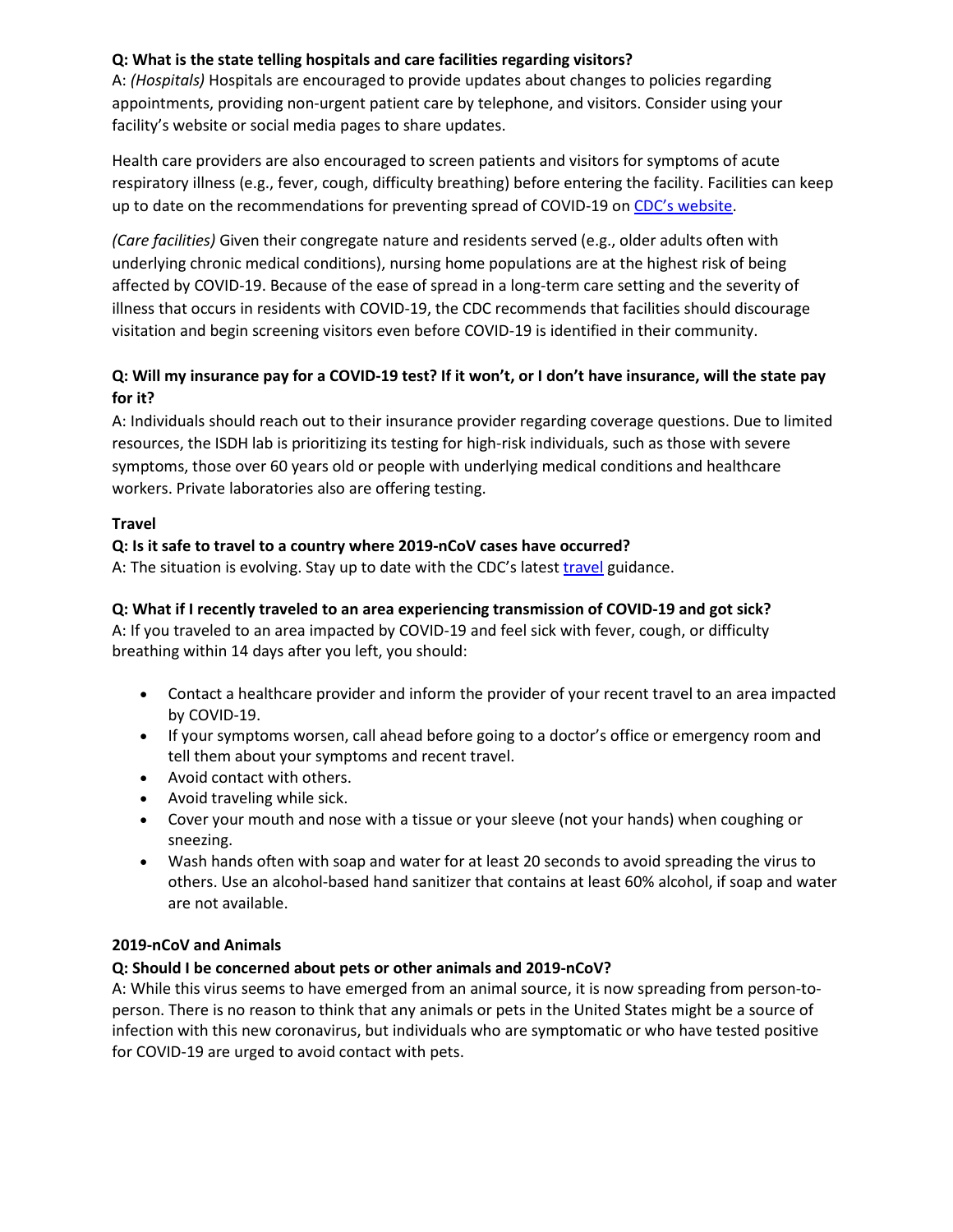### **Q: Should I avoid contact with pets or other animals if I am sick?**

A: Do not handle pets or other animals while sick. Although there have not been reports of pets or other animals becoming sick with 2019-nCoV, several types of coronaviruses can cause illness in animals and spread between animals and people. Until we know more, avoid contact with animals and wear a facemask if you must be around animals or care for a pet.

### **Q. How does COVID-19 affect people who use tobacco products?**

Researchers and medical professionals are saying it is reasonable to assume that smoking, and possibly vaping, could increase the risk of developing serious adverse effects from the COVID-19.

In general, long-term smokers and e-cigarette users are at a heightened risk of developing chronic lung conditions. The CDC has said that those with serious underlying medical conditions, such as lung disease, heart disease and diabetes, may be at a higher risk from COVID-19.

Smoking and vaping have been shown to affect the lungs and the immune system, which strongly suggests that using these products increases the risk of infection and worse outcomes from COVID-19.

Experts are warning, based on current research, that people with compromised health due to smoking or vaping and people with opioid, methamphetamine, cannabis, and other substance use disorders could find themselves at increased risk of COVID-19 and its more serious complications.

With the global outbreak of COVID-19, now is the best time to quit tobacco use in order to keep your body resilient against disease. There are free resources available that Hoosiers can use in the comfort of their own home, including the Indiana Tobacco Quitline. Those who are ready to quit can call 1-800-Quit-Now for phone counseling, or by visiting QuitNowIndiana.com for more information.

Young people interested in quitting vaping can text 'Indiana' to 88709 to enroll in the This Is Quitting text messaging program.

# [CDC FAQs](https://www.cdc.gov/coronavirus/2019-ncov/faq.html)

#### Footnotes

<sup>1</sup> Fever may not be present in some patients, such as those who are very young, elderly, immunosuppressed, or taking certain fever-lowering medications. Clinical judgment should be used to guide testing of patients in such situations.

2 Close contact is defined as—

- a. being within approximately 6 feet (2 meters), or within the room or care area, of a novel coronavirus case for a prolonged period of time while not wearing recommended personal protective equipment or PPE (e.g., gowns, gloves, NIOSH-certified disposable N95 respirator, eye protection); close contact can include caring for, living with, visiting, or sharing a health care waiting area or room with a novel coronavirus case.*– or –*
- b. having direct contact with infectious secretions of a novel coronavirus case (e.g., being coughed on) while not wearing recommended personal protective equipment.

See CDC's [Interim Healthcare Infection Prevention and Control Recommendations for Patients](https://www.cdc.gov/coronavirus/2019-ncov/hcp/infection-control.html)  [Under Investigation for 2019 Novel Coronavirus](https://www.cdc.gov/coronavirus/2019-ncov/hcp/infection-control.html)